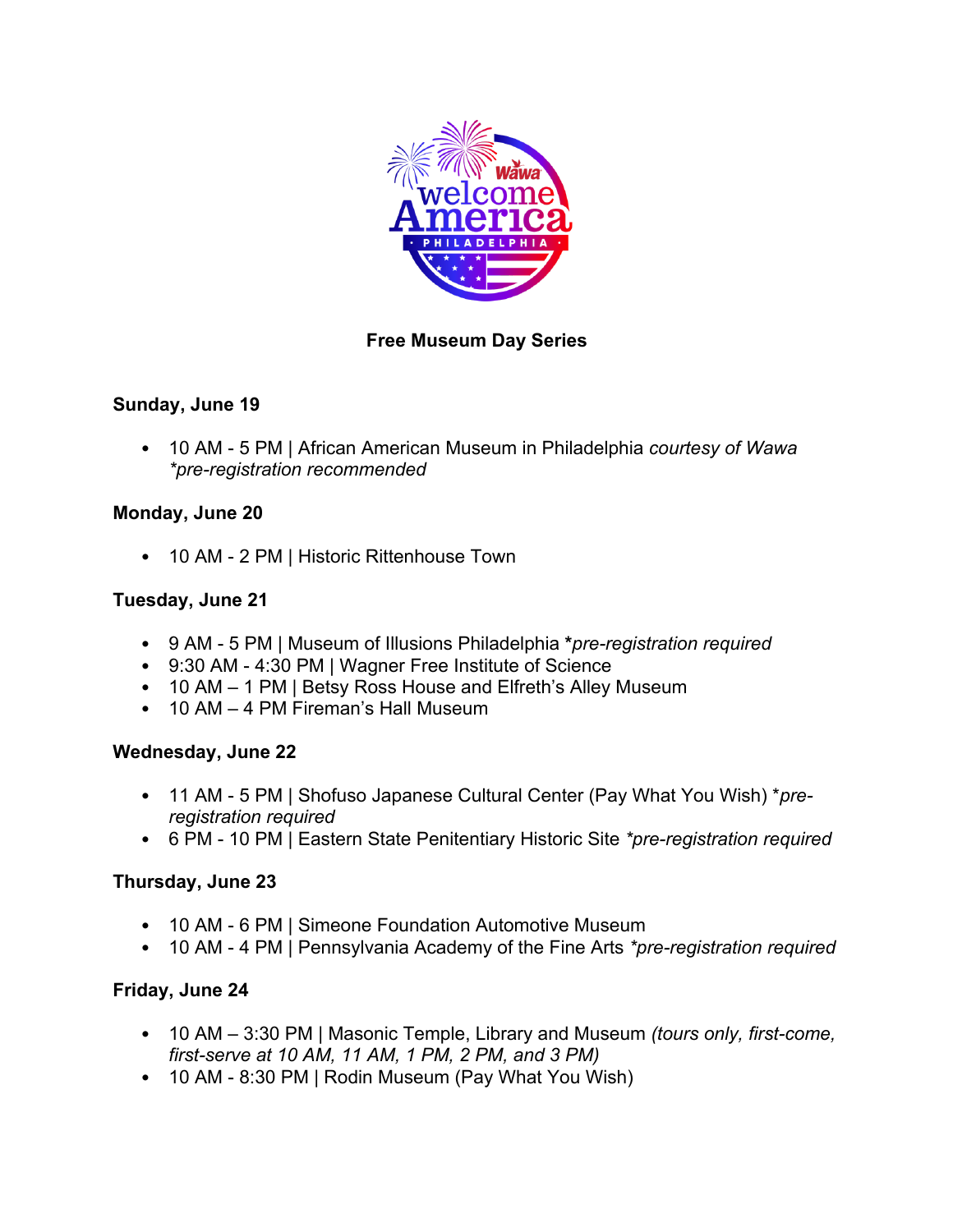• 11 AM – 5 PM | "POOL: A Social History of Segregation" - Fairmount Water Works Interpretive Center

# **Saturday, June 25**

- 10 AM 4 PM | Arch Street Meeting House
- 1 PM 5PM |Paul Robeson House & Museum (Pay What You Wish) *\*preregistration required*

### **Sunday, June 26**

• 12 PM - 5 PM | Neon Museum of Philadelphia (Pay What You Wish)

#### **Monday, June 27**

• 10 AM - 5 PM | Philadelphia Insectarium & Butterfly Pavilion (Pay What You Wish)

### **Tuesday, June 28**

- 9 AM 5 PM | Free Library of Philadelphia Rare Book Department
- 10 AM 5 PM | The Mütter Museum of the College of Physicians of Philadelphia (Pay What You Wish)

#### **Wednesday, June 29**

• 10 AM - 5 PM | National Constitution Center *courtesy of Wawa \*pre-registration recommended*

#### **Thursday, June 30**

- 9 AM 4 PM | John Heinz National Wildlife Refuge at Tinicum
- 10 AM 4 PM | American Swedish Historical Museum
- 12 PM 4 PM | Wyck Historic House, Garden, and Farm

# **Friday, July 1**

- 10 AM 3:30 PM | Masonic Temple, Library and Museum *(tours only, first-come, first-serve at 10 AM, 11 AM, 1 PM, 2 PM, and 3 PM)*
- 10 AM 5 PM | Penn Museum *\*pre-registration required*
- 10 AM 5 PM | Faith and Liberty Discovery Center
- 10 AM 5 PM | Science History Institute
- 10 AM 8:30 PM | Rodin Museum (Pay What You Wish)
- 11 AM 4 PM | Powel House

#### **Saturday, Ju**l**y 2**